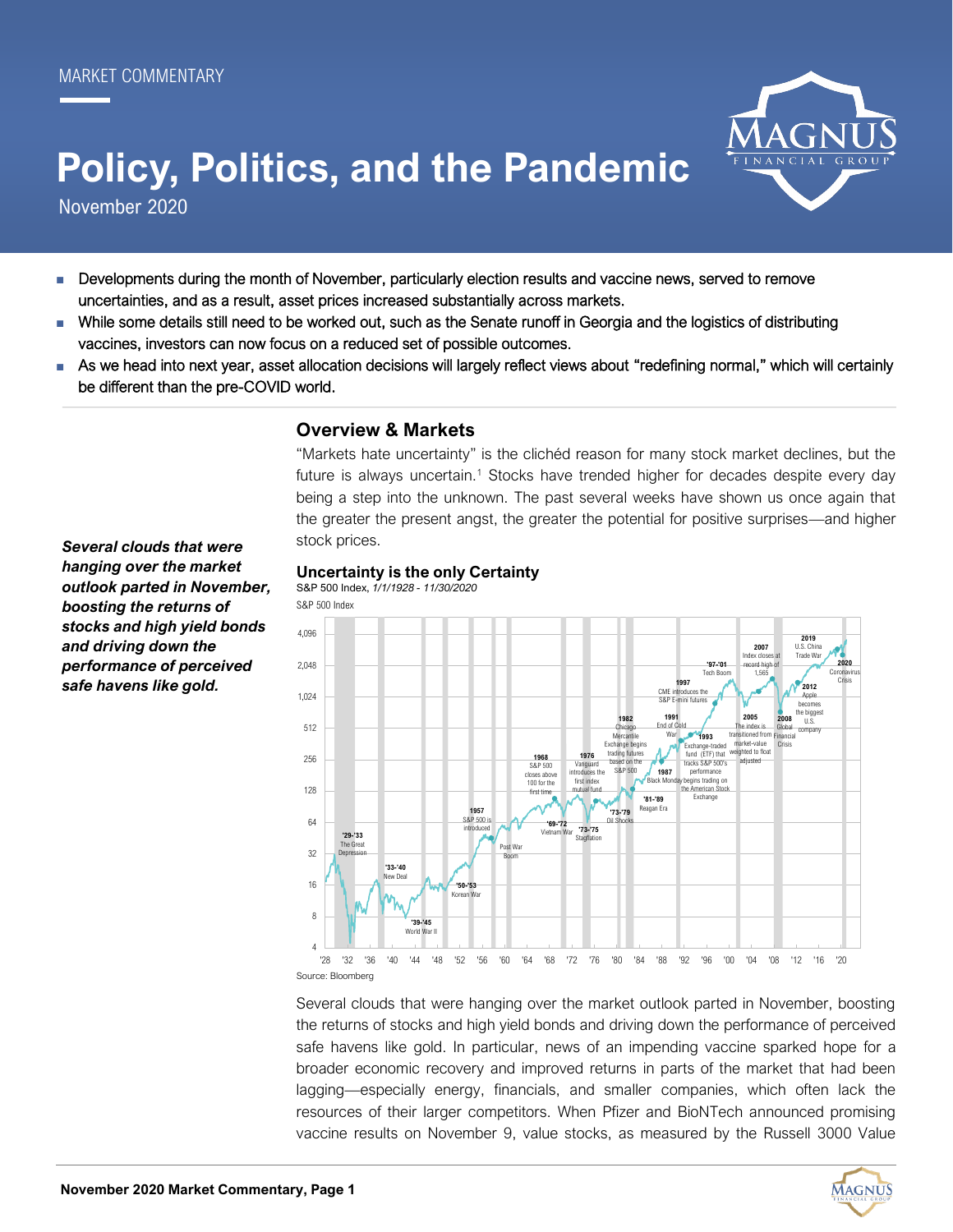#### *The 14% return of the Russell 3000 Value Index in November marked its best monthly performance since 1979.*

Index, outperformed growth stocks (Russell 3000 Growth Index) by an impressive singleday spread of 6%. This contributed to the 14% return of the Russell 3000 Value Index in November, marking its best monthly performance on record which goes back to 1979.<sup>14</sup> Energy stocks were up 28% (down 31% for the year) while financial stocks rose by 17% (down 5% for the year). Small cap value stocks outperformed large cap growth stocks by 9% (19% vs. 10%). That narrows the massive performance gap on a year-to-date basis. For the year, large cap growth stocks are up 32% while small cap value stocks are down 3%.

#### **November 2020 Key Market Total Returns**



*Recent polling and prediction market data suggest that the most likely outcome in January will be a Democrat-controlled House of Representatives and a Republican-controlled Senate.*

*With support from both Wall Street and K Street, Janet Yellen appears likely to become the next Treasury Secretary after Joe Biden announced his intent to nominate the former Federal Reserve Chair.*

Source: Bloomberg

### **Politics**

On November 24, the General Services Administration (GSA) started the mundane, but crucial, process of allocating office space, providing data access, and freeing up transition resources for the incoming Biden administration.<sup>2</sup> The following week, President Trump announced that he would accept the results of the election if the electoral college voted to remove him on December 14.<sup>3</sup> In Congress, recent polling and prediction market data suggest that the most likely outcome in January will be a Democrat-controlled House of Representatives and a Republican-controlled Senate.<sup>4</sup> That said, the Senate runoff races in Georgia are heating up, and ad spending alone is expected to reach as much as \$500 million dollars, reflecting the importance of the composition of the Senate.<sup>5</sup> Recent data suggest investors should keep these races on their radars.

 $MTD$  (%) YTD (%)

On November 23, Joe Biden announced his intention to nominate former Federal Reserve Chair Janet Yellen as Treasury Secretary. The decision will require Senate approval, but Yellen has broad support from both Wall Street and K Street.<sup>6</sup> Any question about Yellen's intention to accept the role was laid to rest when she announced on Twitter, "As Treasury Secretary, I will work every day towards rebuilding that dream for all." Yellen is the first woman selected for the role, a welcome theme that is emerging from the Biden-Harris administration. Her appointment will strengthen the already tight bond between the Federal Reserve and Treasury department during a time of record deficit spending as well as record purchases of Treasury debt by the Fed. The Fed continues to purchase approximately \$120 billion worth of Treasury and Agency debt each month and recently



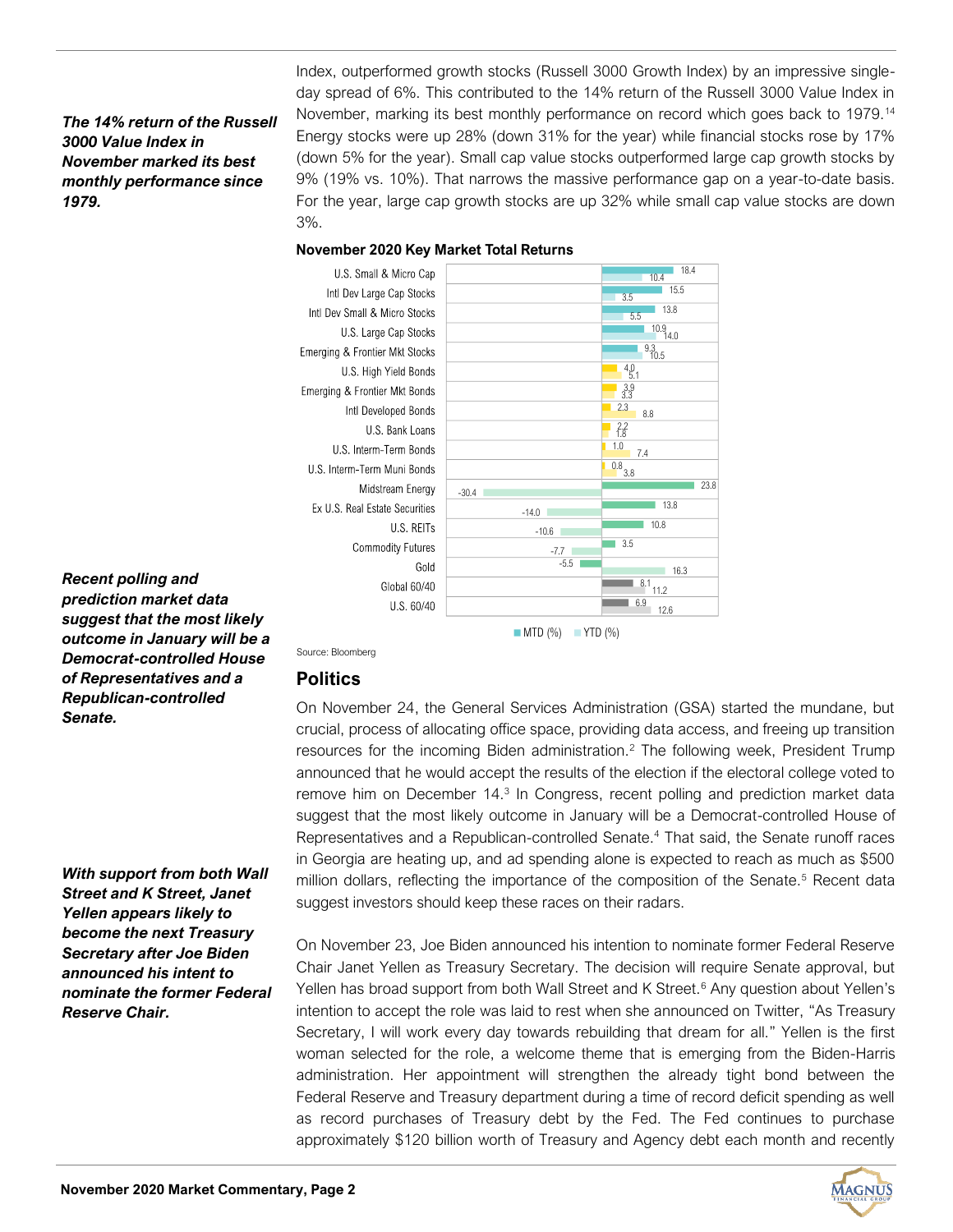*In addition to the announcements of promising vaccine candidates, there have been two other positive developments related to the pandemic:*

- *1) 58% of Americans say they would be willing to be vaccinated against Covid-19.*
- *2) Distribution of vaccines has already begun ahead of the expected FDA EUA.*

#### **Pandemic**

Even amid surging new case numbers and hospitalization data, positive developments have emerged in terms of the pandemic. On November 9, Pfizer and BioNTech announced promising early results from a phase three study of their vaccine candidate, BNT162b2. The initial data suggested the vaccine was 90% effective in reducing COVID-19 cases. $8$  A week later, Moderna announced similarly hopeful results. From a sample of 30,000 study participants, 185 in the placebo group contracted COVID-19, compared to 11 in the group that received the vaccine. Perhaps even more encouraging, none of the vaccinated candidates developed a serious case of COVID-19.<sup>9</sup> Two days later, on November 18, Pfizer announced that its vaccine might be even more effective than early results indicated. Of the 44,000 people enrolled in the study, a total of 170 confirmed cases of COVID-19 were evaluated. Of those, just eight came from the vaccinated group, implying an effectiveness of around 95%.<sup>10</sup> There are at least two other positive developments. The first is that the number of Americans who are willing to take the vaccine is increasing. According to Gallup data gathered from October 19 to November 1, 58% of Americans would take an FDA-approved vaccine if it were readily available, up from 50% in September.<sup>11</sup> Second, distribution of these vaccines has already begun ahead of the expected FDA Emergency Use Approval (EUA) with as many as 40 million expected to be shipped nationally.<sup>12</sup>

#### **Roughly Six in 10 Americans Would Agree to Be Vaccinated Against Covid-19** Question to respondents: If an FDA-approved vaccine to prevent Covid-19 was available right now, at no cost,





*Several qualitative developments suggest that higher inflation could be on the horizon, including the Fed's new mandate, Yellen's appointment to the Treasury, a vaccine, and the market's tolerance for continued aggressive fiscal and monetary policies.*

## **Looking Ahead**

developments. **66** After spiking to nearly 103 in March, the U.S. dollar index has declined by almost 12% to just under 91. At the same time, industrial metal copper, often viewed as a proxy for future growth and inflation, has rallied 64% since the pandemic lows in March. Over the same period, the 10-year U.S. Treasury yield has risen from 51 basis points then to 97 basis points today. Taken together, these moves suggest that investors are anticipating higher inflation—and rightfully so. After all, in an August speech, Jerome Powell announced that the Fed itself is targeting higher inflation.<sup>13</sup> From our perspective, several qualitative developments suggest that higher inflation could be on the horizon, including the Fed's new mandate, Yellen's appointment to the Treasury, a vaccine, and the market's tolerance for continued aggressive fiscal and monetary policies. While we do not believe inflation will increase suddenly, we are cognizant that it could move higher in a linear fashion from these levels and will continue to diligently monitor the relevant developments.

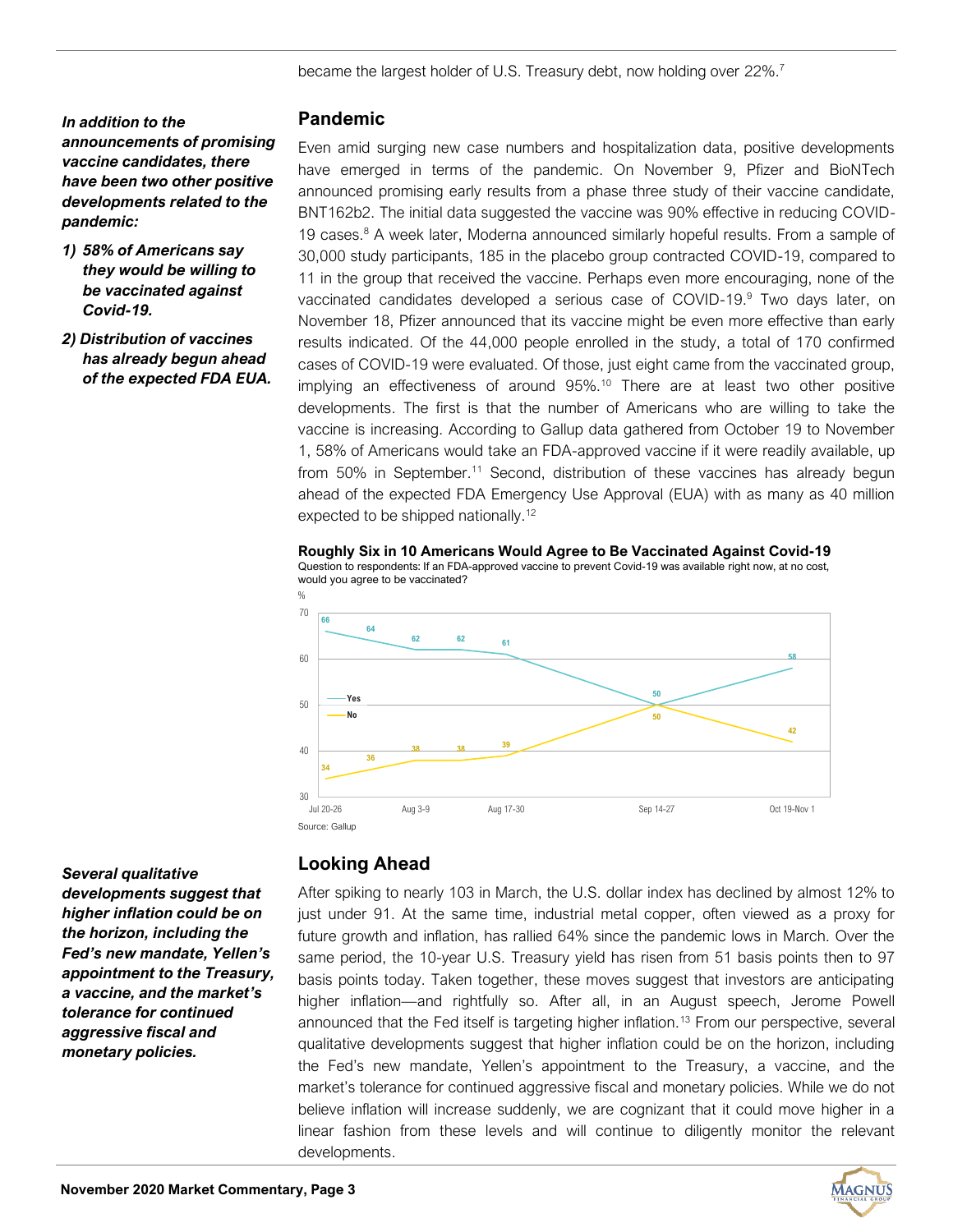# **Performance Disclosures**

All market pricing and performance data from Bloomberg, unless otherwise cited. Asset class and sector performance are gross of fees unless otherwise indicated.

## **Citations**

- 1. Bloomberg: https://www.bloomberg.com/opinion/articles/2019-08-05/stocks-plunge-becausemarkets-hate-uncertainty
- 2. GSA: https://www.gsa.gov/cdnstatic/2020-11-23\_Hon\_Murphy\_to\_Hon\_Biden.pdf
- 3. CBS: https://www.cbsnews.com/news/trump-says-hell-leave-if-electoral-college-votes-biden/
- 4. PredictIt: https://www.predictit.org/markets/detail/4353/What-will-be-the-balance-of-power-in-Congress-after-the-2020-election
- 5. Atlantic Voice: https://www.theatlantavoice.com/articles/election2020-ad-spending-in-georgia-runoff -races-could-reach-500-million/
- 6. WSJ: https://www.wsj.com/articles/janet-yellen-is-bidens-pick-for-treasury-secretary-11606161637
- 7. Federal Reserve: https://www.federalreserve.gov/releases/h41/current/
- 8. Pfizer: https://www.pfizer.com/news/press-release/press-release-detail/pfizer-and-biontechannounce-vaccine-candidate-against
- 9. NPR: https://www.npr.org/sections/health-shots/2020/11/30/940037920/more-good-news-formodernas-covid-19-vaccine-candidate
- 10. Pfizer: https://www.pfizer.com/news/press-release/press-release-detail/pfizer-and-biontechconclude-phase-3-study-covid-19-vaccine
- 11. Gallup: https://news.gallup.com/poll/325208/americans-willing-covid-vaccine.aspx
- 12. ABC: https://abc7chicago.com/covid-19-vaccine-status-united-airlines-distribution-dhl/8359164/
- 13. Federal Reserve: https://www.federalreserve.gov/newsevents/speech/powell20200827a.htm
- 14. SpringTide Partners